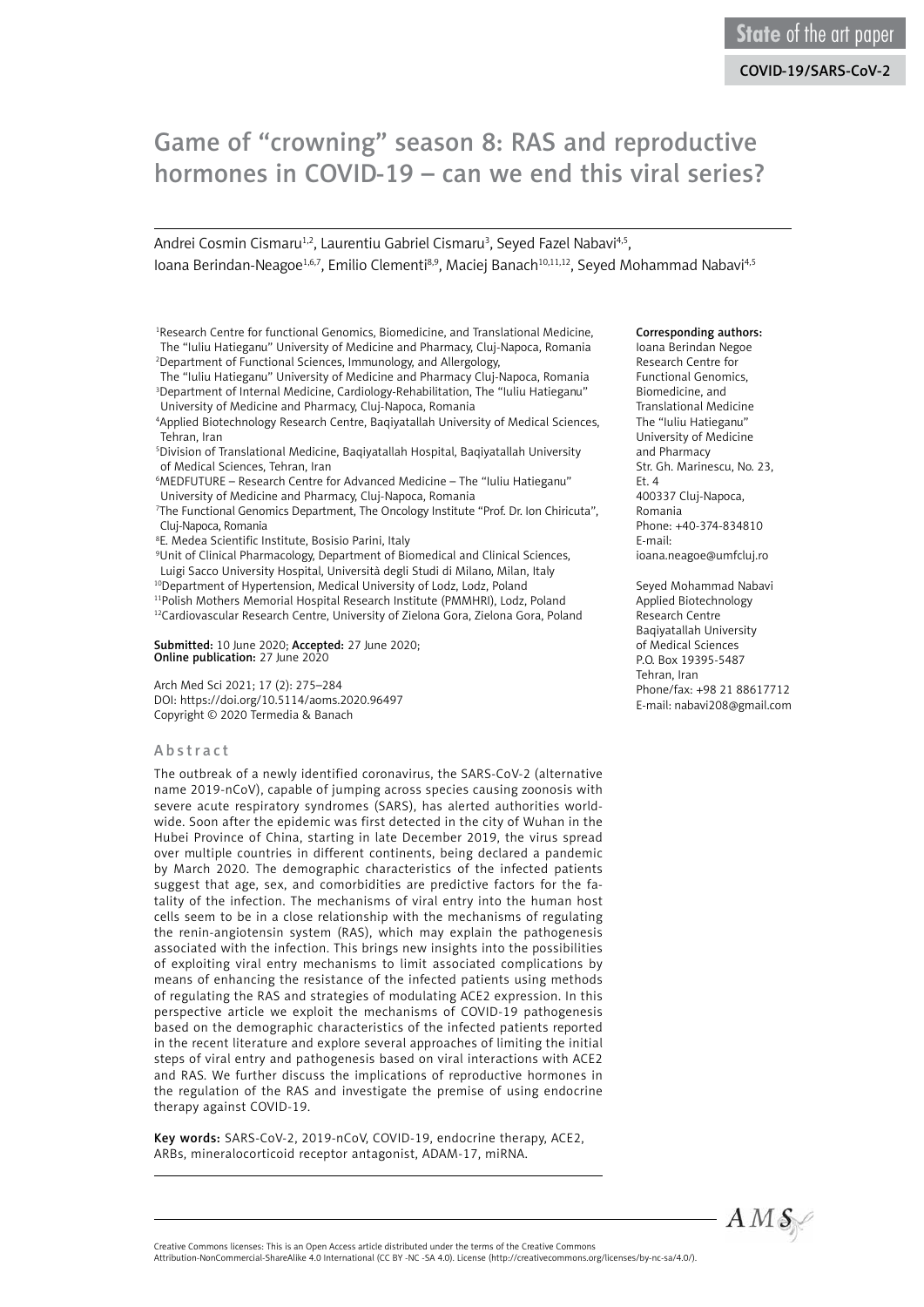## Introduction

Coronaviruses are a large family of RNA viruses belonging to the *Coronavirinae* subfamily. Together with the *Torovirinae* they constitute the *Coronaviridae* family in the order of *Nidovirales*. The first member of the family of coronaviruses was described in 1932 in birds [1], and since the severe acute respiratory syndrome (SARS) outbreak in 2002–2003, new family members have been defined, highlighting the capabilities of coronaviruses to jump across species. They are enveloped RNA viruses with the longest RNA genome amongst all RNA viruses consisting of 26.2–31.7 Kb. They are constituted of four genera  $(\alpha, \beta, \gamma, \gamma)$ and  $δ$ – coronaviruses) out of which two ( $α$  and  $β$ ) contain the seven subspecies that were known to be capable of infecting both animals and human hosts causing zoonosis. These are 229E-CoV, OC43-CoV, NL63-CoV, HKU1-CoV [2], the human enteric HECoV [3], the SARS coronavirus (SARS-CoV), and Middle East respiratory syndrome coronavirus (MERS-CoV). While most subspecies produce symptoms of the common cold and enteritis, SARS-CoV and MERS-CoV are capable of causing serious respiratory syndromes that in some cases can prove lethal [4].

Infection of the host cells by coronaviruses relies on the interaction of the viral particle with specific proteins on the cell surface. Interactions between the virus and host cells are initiated following the binding of the spike proteins with host cell receptors. Spikes are surface proteins of the envelope that give the crown-like appearance to the virus from which its name is derived. Coronaviruses and other budding viruses exploit the replicative machinery of host cells [5], shielded from host immune responses in double membrane vesicles [6, 7]. By budding through exocytosis for their egress, rather than inducing lysis or apoptosis and proinflammatory cytokine release, they aim to produce long-lasting infections with reduced associated pathogenesis. This is how they account for 15–30% of the annual common colds with mild symptoms, only occasionally affecting the lower respiratory tract [8, 9]. However, much of the pathogenesis of SARS-CoV-2 seems to be related to the cytokine storm resulting from the excessive activation of adaptive immune responses in vital organs and from dysregulation of the renin-angiotensin system (RAS) [10, 11]. The adaptation to infect the human host cells by exploiting the angiotensin-converting enzyme 2 (ACE2) receptor in SARS-CoV and SARS-CoV-2 was not without consequences: this has led to increased pathogenesis by disrupting RAS regulation through the antagonisation of ACE2. This is because ACE2 is a part of the depressor arm of the RAS, and it accounts for counteracting vasoconstriction, prolif-

eration, oxidative stress, fibrosis, and pathogenesis of cardiovascular disease (CVD), all effects of the pressor arm [12]. Disruption of the depressor arm, the ACE2/Ang-(1-7)/MasR, and AT<sub>2</sub>R will lead to exacerbation of the effects of the pressor arm, the ACE/AngII/AT<sub>1</sub>R pathway, which seems to be responsible for the decompensation of pre-existent comorbidities in coronavirus disease 2019 (COVID-19) patients where the highest fatality is reported [13]. The resulting Ang-II increased levels lead to cell apoptosis with the release of proinflammatory cytokines [14]. This stimulates adaptive immune responses with the possibility of triggering a cytokine storm from its excessive activation [15].

## Newly identified coronavirus SARS-CoV-2

On January 7, 2020, following a recent outbreak of a new type of highly contagious coronavirus [16], the eighth subspecies of human infecting coronaviruses was described and characterised while a test method was developed [17]. It was initially named 2019-nCoV [18] and later SARS-CoV-2. In a relatively short interval of 2 months, the outbreak turned into an epidemic that spread over several countries and continents infecting more than 100,000 individuals by March 7, 2020 [19]. On March 11, 2020 the outbreak was officially declared as a pandemic by the World Health Organisation (WHO) [20], infecting almost four and a half million people at the time of the writing of this manuscript [21].

The SARS-CoV-2, although distinct from its cousins MERS-CoV and SARS-CoV, is part of the same *Betacoronavirus* genre and *Sarbecovirus* subgenre with SARS-CoV but from a related subgenre with MERS-CoV, which is part of the *Merbecovirus* [22]. Although the disease caused by SARS-CoV-2 may be less severe than SARS and MERS, it seems more contagious, having a death toll already 180 times higher than the SARS and MERS epidemics combined [21].

Coronaviruses are able to exploit many cell surface molecules – proteins and carbohydrates alike – in order to gain entry into target cells. Three receptors on the human cells have been shown to interact with the viral spike proteins that enable its fusion and incorporation within the host, and these include aminopeptidase-N, ACE2, and Neu 5.9 AC2. While aminopeptidase-N is the receptor used by the human coronavirus 229E-CoV [23], the sialic acid Neu5.9 AC2 is the preferred receptor for the human OC43-CoV. Angiotensin-converting enzyme 2 (ACE2), a type I integral membrane protein largely distributed in the vasculature, the endothelial cells of the heart and kidneys, brain, and lungs [24, 25], is the preferred receptor for NL36-CoV, SARS-CoV, and the new SARS-CoV-2,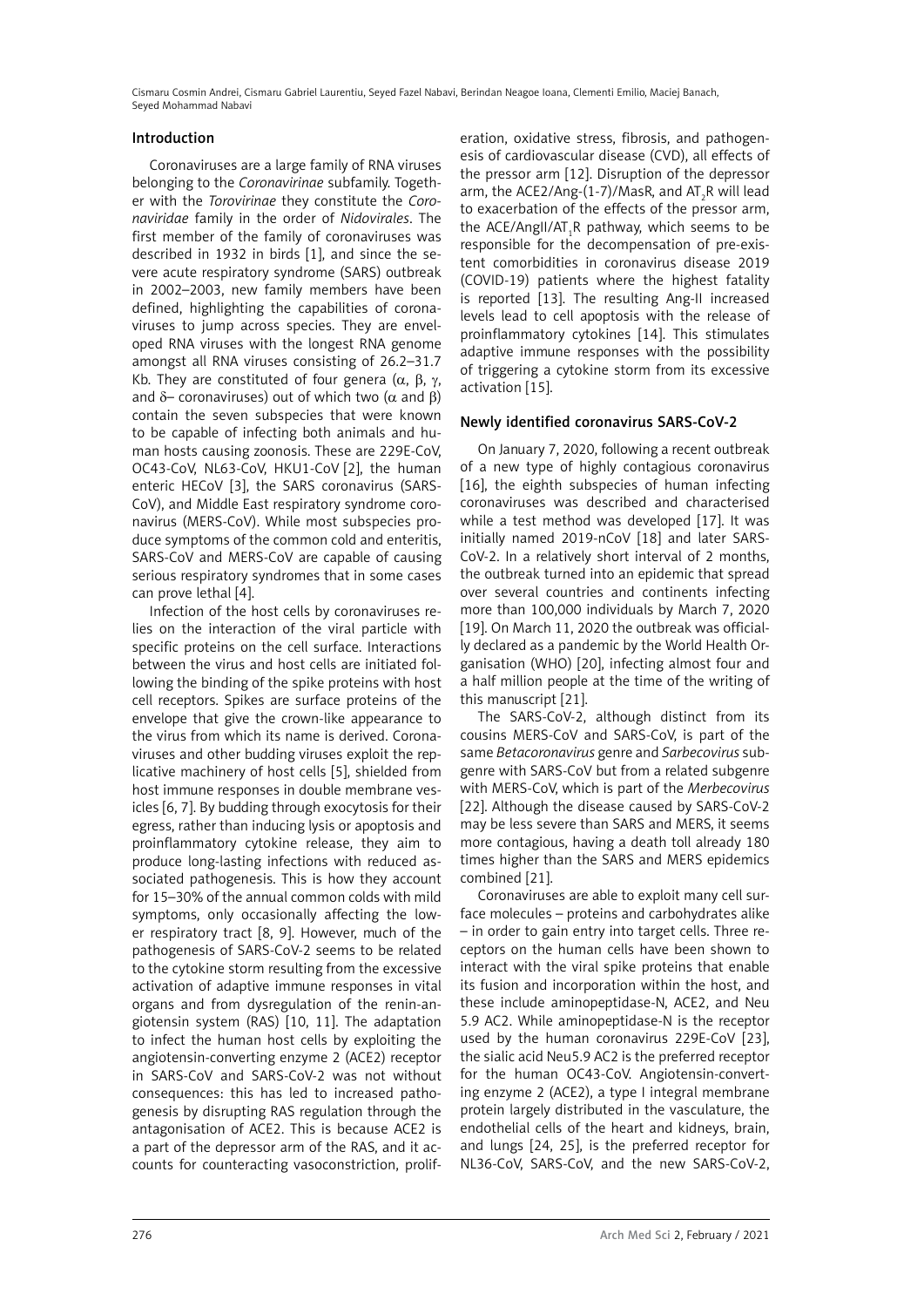

Figure 1. Schematic representation of the binding site for SARS-CoV2. Spike glycoproteins S on the viral surface bind to ACE2 on human cell surface, leading to internalisation of the virus into the host cell

while MERS-CoV uses a different receptor – DDP4 (Figure 1) [26]. This distribution of the ACE2 in key organs might explain how patients with pre-existent cardiovascular system pathologies may be more susceptible to severe complications caused by the coronaviruses that use ACE2 to fuse with the human host cells, disrupting the physiological regulation of the RAS.

#### Implications of ACE2 in the RAS regulation

The receptor used by the SARS-CoV-2 to infect human cells, ACE2, is an important component in the regulation of RAS because it is part of the counteracting arm against the vasopressor pathway, ACE2/Ang1-7/MasR and AT<sub>2</sub>R. Accumulating evidence shows that the RAS is regulated differently in women and men, the androgens and oestrogens having different effects on the regulator arms of the RAS. Such differences allow the adaptation to increased total blood volume during pregnancy and confer a considerable degree of protection from cardiovascular disease in premenopausal women as compared to age-related men. This is done through the protecting arm of the RAS pathway, ACE2/Ang1-7/MasR and AT<sub>2</sub>R, which counteracts the vasopressor effects of the ACE/Ang II/AT1R axis. In men, the ACE/Ang II/A $\rm t_i$ R is predominant [27]. This might, at least in part, explain how lethality is lower in women than in age-related men and how exacerbation of pre-existent cardiovascular pathologies increase the lethality. Although these observations rely mostly on indirect evidence, a competitive mechanism may exist between RAS regulation through ACE2 and mechanisms of viral entry into the human host cells, because antagonism of ACE2 by the virus is

associated with exacerbation of the effects of the pressor arm – the ACE/Ang II/AT1R axis.

In 2000 a new form of ACE was described, the ACE2 [28, 29], first characterised by Crackower *et al.* 2002 [30], involved in heart function and development of arterial hypertension. ACE and ACE2 have similar protein structures with small differences, which lead to different substrate specificities. ACE is the enzyme present in the lungs, which is responsible for converting angiotensin I to angiotensin II with vasopressor effects; ACE2 has been shown to exert counteracting effects on ACE action by inhibiting RAS through converting angiotensin I to angiotensin 1–9, which is further converted to angiotensin 1-7 by the ACE. ACE and ACE2 are thus functionally different enzymes with opposite roles [31]. SARS-CoV-2 spike glycoprotein binds to the cell membrane ACE2 to penetrate human cells. Further research confirmed the presence of ACE2 in the lung, heart, kidney, and vessel endothelium [32–34]. Zhao *et al.* showed that 83% of ACE2-expressing cells are alveolar epithelial; therefore, the lungs appear the most vulnerable target of SARS-COV-2 [35], while the heart, kidney, and central nervous system [36] are the second most affected organs by the viral burden. It has been demonstrated that the binding of the SARS-CoV-2 spike protein to ACE2 leads to ACE2 downregulation, which results in excessive production of angiotensin II by the related enzyme ACE, while ACE2 is not capable of converting angiotensin I to angiotensin 1–7. This results in increased pulmonary vascular permeability, and lung and heart injury [37]. The large distribution of ACE2 to other organs could explain the end-stage multi-organ dysfunction in severely infected patients [11, 38, 39], including neurological manifestations [36].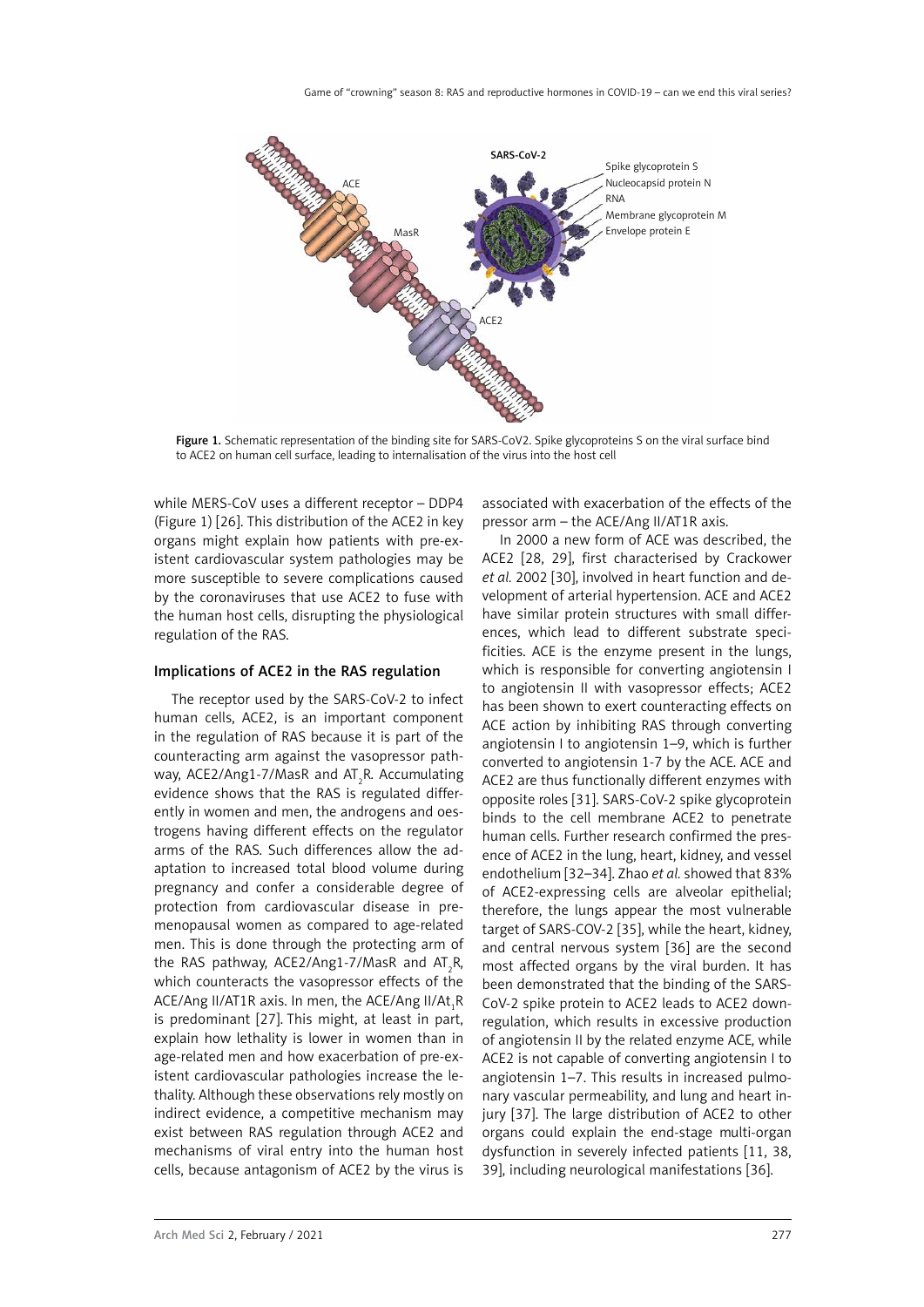A China CDC weekly report through February 11, 2020 revealed the results of the demographic characteristics from 72,314 patient records admitted for the new coronavirus infection (COVID-19). The reported fatality in men was higher than in women (2.8% vs. 1.7%), high age and underlying cardiovascular pathologies being associated with increased fatality. Furthermore, synthetic datasets generated from this report showed that older women had a similar fatality to that of age-related men, making it possible for some sex hormone influences to affect the viral entry and pathogenesis, explaining some of the sex-/age-associated pathology differences in lethality and morbidity. The datasets created from this report suggest that patient's advanced age was the most important risk factor of lethality from the disease, even greater than having any of the listed comorbidities [13]. These data rely mostly on indirect evidence because there is neither information about the correct prevalence of gender per age nor about comorbidities per age and gender in the CDC report [11].At the current time, the reported sex ratio for the fatality men and women is still 1.6, but with higher fatality rates reported for men (4% in men and 2.5% in women) [40].

## Differences in RAS regulation between men and women

Several lines of evidence show that intracellular RAS can operate independently of the circulating RAS, and there is a close interaction between sex hormones and RAS regulation. Oestrogens have been known to provide protective effects by modulating the RAS. One study on endothelial cells showed that the physiological levels of oestradiol increased ACE1 by 25%, but not ACE2 protein expression *in vitro*, through the oestrogen receptor alpha (ER $\alpha$ ). The same study showed that while ACE2 protein expression remained unmodified following oestradiol exposure, the enzymatic activity of both ACE1 and ACE2 increased. Alternatively, the translation of ACE2 mRNA on protein could be down-regulated by oestradiol, directly due to increased ACE2 activity of increased Ang-(1-7) production. The increased activity of ACE2 without increased protein expression could be due to a direct oestradiol-induced ACE2 activity, but an indirect activation could not be confirmed [41].

Differences between men and women in RAS regulation could be attributed to a higher stimulation of ACE activity by androgens, as has been demonstrated in male mice [42], in which testosterone increases ACE activity, and also in women with hyperandrogenism from polycystic ovary syndrome [43]. This is further supported by sex differences in the regulation of arterial pressure and

renal function by the RAS [44], with the balance tipped toward depressor pathways in women [45]. Moreover, women are protected against cardiovascular disease relative to men, prior to menopause [46]. Androgens are known to be involved in the sex differences in the regulation of arterial pressure, with oestrogen protecting against and testosterone exacerbating hypertension [44]. In the last two decades, special interest has been redirected towards the RAS with the discovery of additional receptors specific for angiotensin peptide fragments, suggesting the presence of a depressor arm of the RAS (ACE2/Ang(1-7)/MasR and AT<sub>2</sub>R), which counter-regulates the classical ACE/ Angll/AT ${}_{1}$ R pathway [12].

Sex differences have been demonstrated in the regulation of blood pressure and renal function by the RAS. Significantly, the counter-regulatory arm of the RAS, including ACE2/Ang(1-7)/ MasR and AT2R, is upregulated in females [27]. Oestrogen regulates all components of the RAS by increasing angiotensinogen synthesis while reducing the secretion of renin and synthesis of ACE [47]. In males, testosterone amplifies the pressor pathways of the RAS [48]. Regarding genetic sex differences, the SRY gene family, located on the Y chromosome in men, decreases promoter activity of ACE2 while upregulating promoter activity of ACE, angiotensinogen, and renin, respectively [49]. In addition, both the AT2R and ACE2 genes are located on the X chromosome, suggesting a greater role of these depressor RAS arm components in females. In males, the ACE/AngII/AT1R pathways are enhanced, whereas in females the balance is shifted towards the ACE2/Ang(1–7)/ MasR and AT2R pathways. Evidence shows that premenopausal women are at lower risk of developing cardiovascular and renal disease as compared to aged-matched men, and this differential regulation of the RAS between men and women probably makes an important contribution. This cardiovascular protection in women lowers when reaching menopause and reaches the same incidence as seen in age-related men, probably being related to loss of oestrogen in the postmenopausal period. However, the mortality gender difference for COVID-19 is far more outspoken than the gender difference in the occurrence of CVD. This creates the premise of using endocrine therapy for the management of COVID-19.

## Strategies of limiting viral entry into the human host cells and associated pathogenesis

Several potential strategies of inhibiting viral entry into the human host cells to reduce lethality and associated morbidity are worth pursuing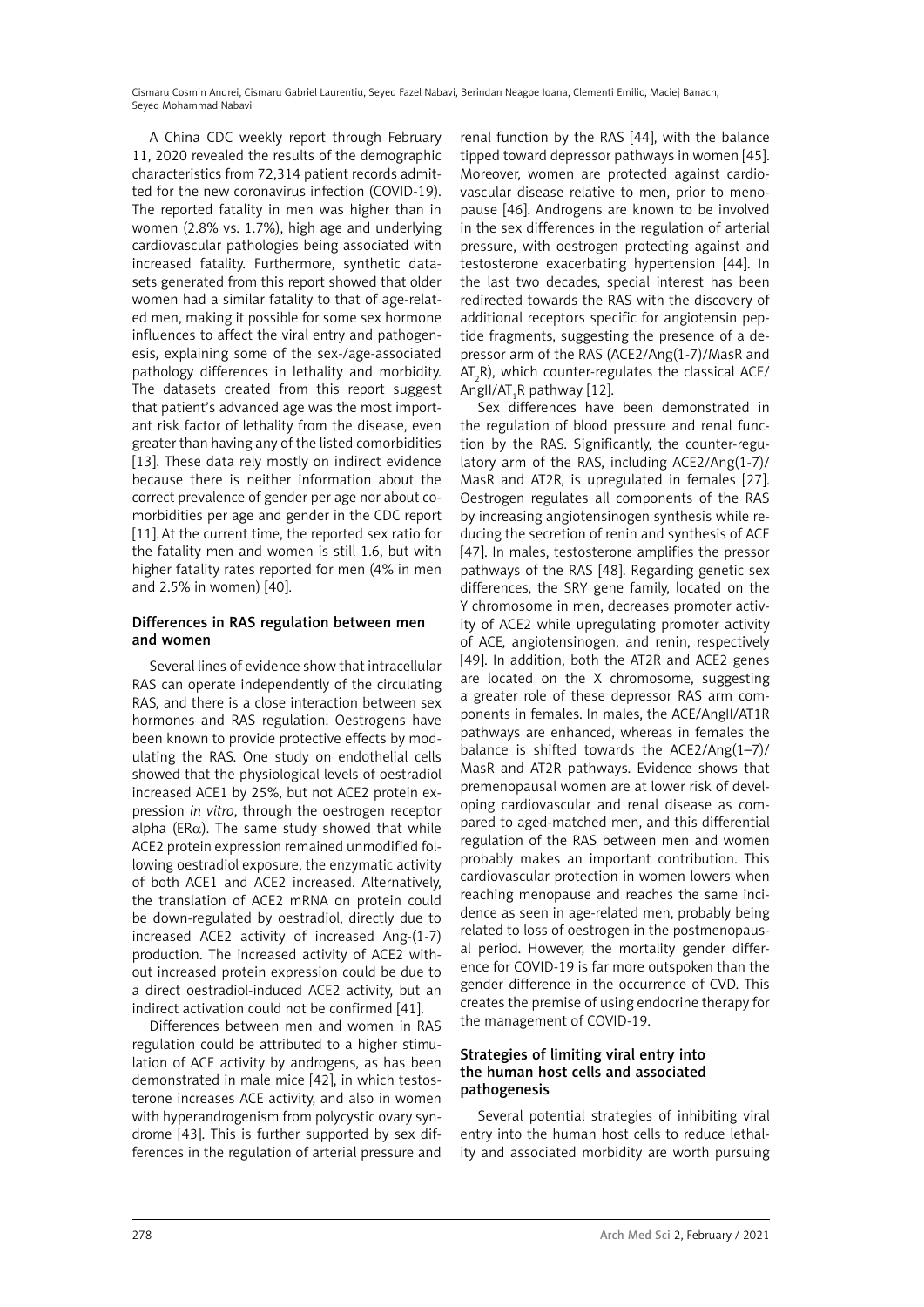

Figure 2. Competitive mechanisms involving viral entry into host cells and RAS regulation through ACE2. Physiological mechanisms of regulating the renin-angiotensin system involve the pressor pathway (ACE/Ang II/AT1R) and the counteracting arm – the depressor pathway (ACE2/Ang 1-7/MasR and AT2R). The new coronavirus (SARS-CoV-2) exploits ACE2 to ensure viral entry into host cells, antagonising the counteracting arm of the RAS system. This leads to complications associated with exacerbation of the ACE/Ang-II/AT1R axis, as has been observed in the pathogenesis of COVID-19. Possible strategies of limiting viral entry and pathogenesis involve modulating ACE2 expression and regulating the counteracting arm of the RAS system shifting the balance towards the ACE2/Ang 1-7/MasR and AT2R axis

based on the ACE2 interaction with the SARS-CoV-2 spike proteins (Figure 2).

#### Endocrine therapy in COVID-19

Regulation of the ACE2 could be attempted by several strategies, used alone or in combination. Endocrine therapy may prove useful in modulating ACE2 expression and regulating RAS in men and women. Androgen deprivation therapy (ADT) could potentially shift the RAS regulation towards the ACE2/Ang1-7/MasR and AT2R pathway in order to achieve a reduced lethality in men, at least to the extent reported in premenopausal women. To date, there is no study evaluating the effect of reproductive hormones and their effects on the infectious cycle of the SARS-CoV-2. This represents a direction worth pursuing because reproductive hormones (oestrogen 1 µg/ml and testosterone 3 µg/ml) were found to enhance the replication of the avian coronavirus *in vitro*, while progesterone had no effect. The same study found an enhancing effect of cortisone 3 µg/ml on the replication of avian coronavirus [50]. Another study on avian coronavirus showed that the adaptive immune response and cytokine activity was enhanced probably due to the effect of oestrogens *in vitro* [51]. In SARS-CoV and MERS-CoV, oestrogen receptor inhibitors were shown to be active against the infection *in vitro* [52]. However an *in vivo* mouse model showed that the severity of SARS is associated with enhanced accumulation of macrophages and neutrophils in the lungs leading to vascular leakage and alveolar oedema, and male mice had an increased susceptibility to these complications, independently of B and T cell response. Furthermore, ovariectomy or treating female mice with oestrogen receptor antagonists increased their lethality from SARS-CoV [53]. Together, these findings show that gender differences in the severity to SARS-CoV in murine models parallel those reported in patients and support the hypothesis of oestrogen receptor signalling as protective against COVID-19 in women. Although this may in part explain the reduced fatality from COVID-19 in premenopausal women, the implications of reproductive hormones in the pathogenesis of COVID-19 are even more compelling. Androgens have been shown to be a positive regulator of TMPRSS2 protease [54]. In lungs, TMPRSS2 (epitheliasin) is required for the activation of the spike viral protein for viral internalisation and activation of the fusion peptide (Figure 3), with alternative fusogenic mechanisms including furins, cathepsins, and other trypsin-like proteases, accounting for potential therapeutic targets in COVID-19 [55–58].

The coding gene for the pulmonary epitheliasin is upregulated by androgen exposure, together with other genes involved in viral pathogenic mechanisms such as phospholipid metabolism, iron ion binding, oxygen binding, haeme binding,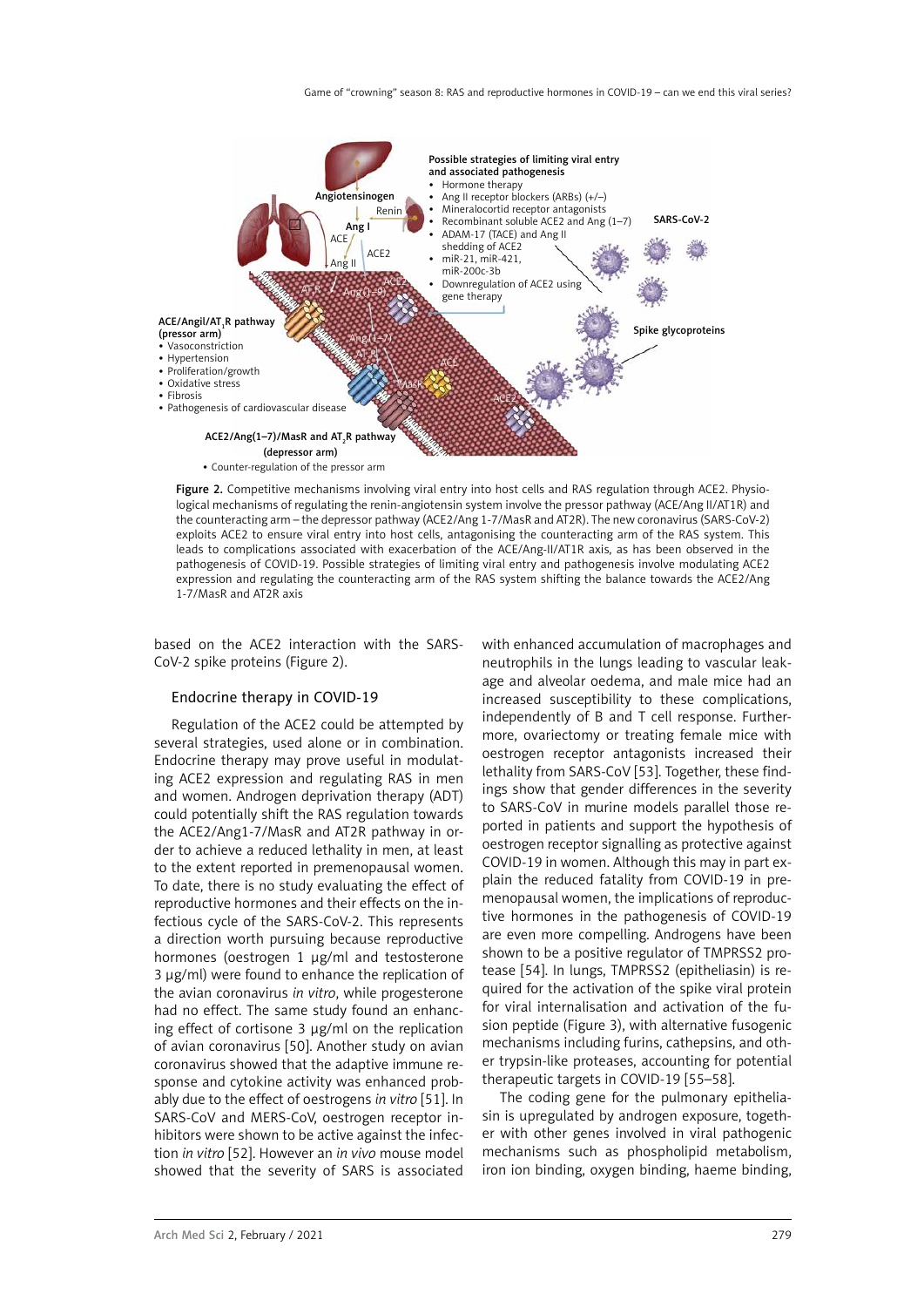

Figure 3. Schematic representation of the mechanism of viral entry into the lung cells by exploiting ACE2 and epitheliasin (TMPRSS2). SARS-CoV-2 enters the lung cells following the binding with the ACE2 and the activation of the fusion peptide in the spike protein by the membrane protease TMPRSS2. Androgen deprivation therapy decreases TMPRSS2 expression inhibiting the mechanisms of exploiting epitheliasin for the activation of the spike

and clathrin-coated vesicle, and this was demonstrated *in vitro* on a culture of human lung adenocarcinoma-derived cell line – A549 [59]. The responsiveness of the TMPRSS2 gene to androgen stimulation was also reported *in vivo* in mice, and patient data correlated with these observations [60], while the implications of sex hormones in the immune response has been well documented [61]. Moreover, the protective effects of anti-androgens in SARS-CoV-2-infected patients was seen in an observational Italian study [62].

Based on these effects, androgen deprivation therapy (ADT), despite having the most well recognised but reversible side effects including hot flashes, loss of libido, and erectile dysfunction, is potentially beneficial for reducing lethality in men as well as women with hyperandrogenism from polycystic ovary syndrome [43]. While ADT represents an accessible option for aiding the treatment of COVID-19, a premise for its use should be the validation of these effects in controlled clinical trials including men, women, and even transgender patients on endocrine therapy.

Several ongoing clinical trials are currently investigating the interactions of corticosteroid hormone derivatives in COVID-19, such as methylprednisolone (NCT04263402; NCT04323592; NCT04244591), dexamethasone (NCT04263402; NCT04325061), budesonide, and formoterol (NCT04331470), while there are no clinical trials evaluating reproductive hormones in COVID-19. Testing endocrine therapy against SARS-CoV-2 could represent a close perspective. Nevertheless, several other strategies that can modulate the RAS and ACE2 expression are worth mentioning. The usage of recombinant ACE2 [63] could benefit

COVID-19 patients because ACE2 might bind SARS-CoV-2 spike protein in the plasma before reaching other cells, rendering the spike incapable of binding other membrane ACE2, thus avoiding internalisation of the virus into cells. This is currently being evaluated in several clinical trials. (NCT04335136; NCT04287686)

## RAS blockers in COVID-19

While using ACE inhibitor drugs that lower blood pressure may seem like a good approach to reduce the viral entry into the host, some of them are probably not useful in the treatment of COVID-19. Perindopril has little or no effect on ACE2 [64]. Captopril, enalapril, and lisinopril block ACE but not ACE2 and may be counterproductive. It is not clear if ACE inhibitors should be switched to other hypotensive drugs [65–67]. Knocking down the coding gene of ACE2 may seem like a good approach to blocking viral entry into the host cells, but this was shown in animal models to severely impair heart function [30]. However, angiotensin receptor blockers (ARB) as well as mineralocorticoid receptor antagonists (e.g. spironolactone) increase both ACE2 levels and Ang (1–7) levels [68, 69]. There are sufficient data showing that ARB treatment results in ACEs upregulation in humans and rats: losartan and olmesartan were demonstrated to increase cardiac ACE2 expression three-fold following 1 month of treatment after myocardial infarction in rats [70]. Losartan was also demonstrated to upregulate renal ACE2 expression in mice [71]. Olmesartan used in patients with hypertension induced high urinary ACE2 levels [72]. Therefore, higher ACE2 expres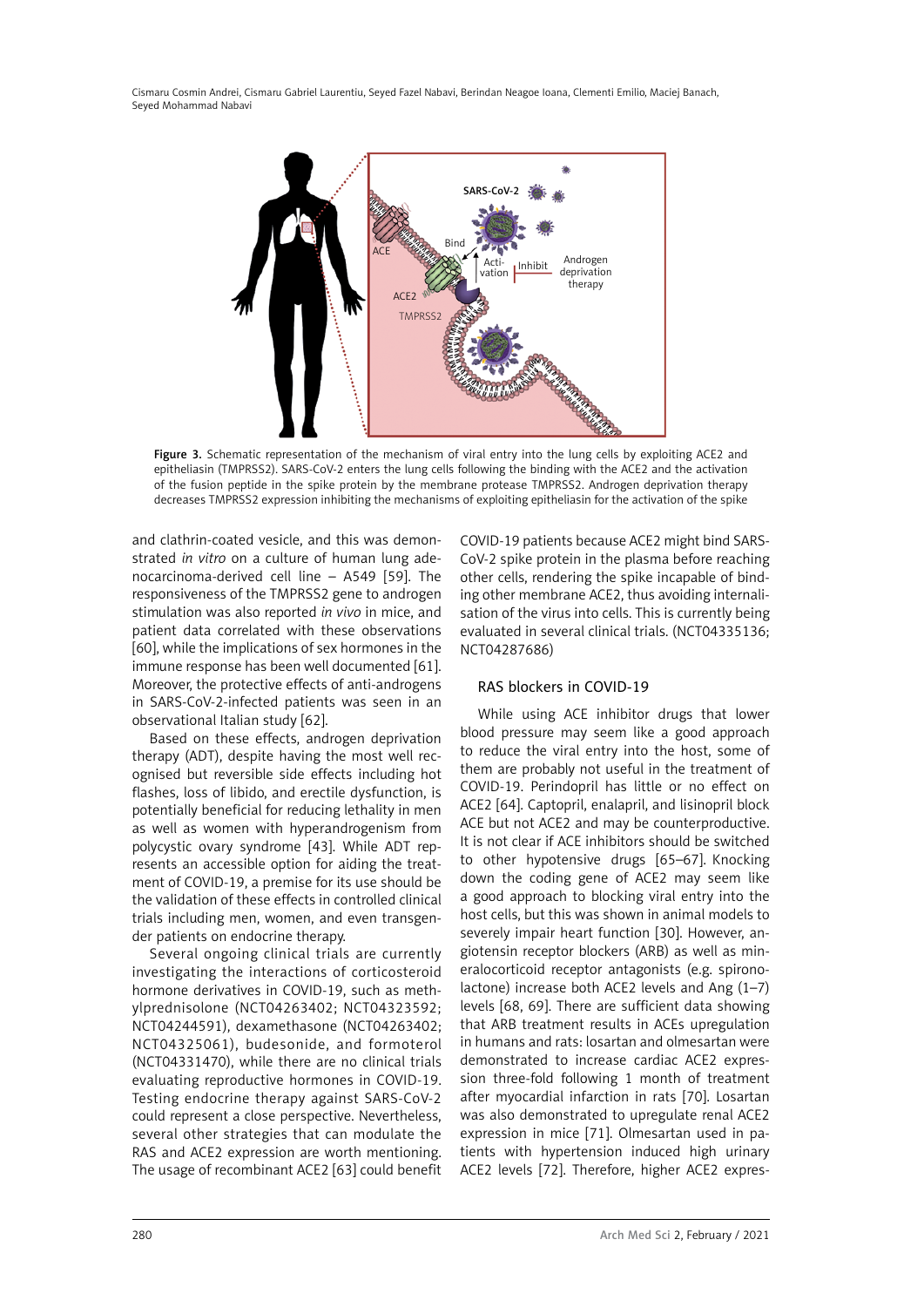sion after treatment with ARBs, while seeming paradoxical, might protect against lung and heart injury. This may be the result of blocking the excessive angiotensin caused by the SARS-CoV infection, as well as, most importantly, upregulating ACE2, with increased production of angiotensin 1–7 [73]. A recent article suggested that ARBs might be beneficial for patients infected with SARS-CoV-2 [74]. Several ongoing clinical trials are currently investigating the impact of RAS inhibitors in COVID-19 (NCT04335123; NCT04337190; NCT04331574; NCT04330300; NCT04312009; NCT04311177; NCT04335786) and are looking for arguments to continue or discontinue RAS inhibitors (NCT04338009). A possible method of treatment that would probably be resistant to SARS-CoV-2 mutations is to use available ARBs, such as losartan, telmisartan, and olmesartan to reduce the binding of the virus to ACE2 and decrease the aggressiveness and mortality from virus infections [75]. However, drugs that interfere with the regulation of the counteracting arm of the RAS directly or indirectly have been shown to induce an increase in ACE2 expression, and this was observed for ARBs [70, 76], statins [77–80], and the propionate derivative ibuprofen [81] in preclinical studies. Whether this increase is detrimental due to increasing binding sites for the virus or actually beneficial, being part of the mechanisms of reducing the deleterious effects of the pressor arm of RAS, remains elusive and requires further investigation. A recently published analysis found no association between ARBs or ACEI use and COVID-19 test positivity in a cohort of 18,472 patients tested for COVID-19 in a single healthcare system [82]. In the absence of clinical evidence to the contrary, the clinical consensus is to advise patients not to discontinue ACE inhibitors or ARBs in the setting of the COVID-19 pandemic [66, 83].

## Other strategies of inhibiting viral entry in COVID-19

Other strategies of reducing ACE2 include ADAM metallopeptidase domain 17 (ADAM17), also known as tumour necrosis factor-α-converting enzyme (TACE), capable of shedding ACE2 from the cells through AngII [84] and miRNAs that are in turn capable of regulating ACE2 expression in the lungs (miR-200c-3p [85], miR-21 [86], miR-421 [87]), while restoration of these RAS depressor pathways in older women or upregulation of these in males and females by gene therapy using adenoviruses for blocking angiotensin receptors could represent a therapeutic intervention to assist the treatment of SARS-CoV-2 infected patients. Using such strategies could be followed by a destabilisation of the blood pressure and should be done under specialised cardiological observation.

An efficient active immunotherapy (vaccination) would be the cornerstone against COVID-19, but it could take many months to develop. This may also be limited in its efficacy or may even prove ineffective because viral antigens can regularly change with adaptation mechanisms. Moreover, pre-existent antibodies from a recovered infection or vaccination may progressively fade away [88, 89] or may not exert sufficient protection against re-exposure to human infecting coronaviruses, as shown in studies of SARS-CoV and MERS-CoV [90, 91]. Passive immunotherapy with monoclonal antibodies against antigens of the spike protein could represent a closer perspective, and this was previously achieved in SARS-CoV *in vitro* [92].

Other treatment options in COVID-19 are under evaluation, and while preliminary results seemed promising with antimalarials [93] and replicase inhibitors [94], several recent studies failed to show clinical benefits [95, 96], emphasising the need to evaluate other potential therapeutic strategies against SARS-CoV-2.

#### Conclusions

While we may assert that there are multiple potential strategies against the early steps of viral entry into the human host cells and the pathogenesis associated with the dysregulation of the RAS, evaluation of the effects of such agents in large cohorts is required to validate their efficacy in COVID-19. Drug repurposing can prove beneficial in controlling the extent of the disease while a specific treatment is being developed, and exploiting endocrine therapy against SARS-CoV-2 could represent a unique approach, which is worth pursuing given the rapid spread of the pandemic. However, drug combinations may prove more effective than single agents, and combining endocrine therapy with other strategies of inhibiting viral entry could represent a close perspective in the current pandemic because active immunisation might require many months before being accomplished and readily available worldwide.

### Conflict of interest

The authors declare no conflict on interest.

#### References

- 1. Hudson CB, Beaudette FR. Infection of the cloaca with the virus of infectious bronchitis. Science 1932; 76: 34.
- 2. Su S, Su S, Wong G, et al. Epidemiology, genetic recombination, and pathogenesis of coronaviruses. Trends Microbiol 2016; 24: 490-502.
- 3. Belouzard S, Millet JK, Licitra BN, Whittaker GR. Mechanisms of coronavirus cell entry mediated by the viral spike protein. Viruses 2012; 4: 1011-33.
- 4. Cui J, Li F, Shi ZL. Origin and evolution of pathogenic coronaviruses. Nat Rev Microbiol 2019; 17: 181-92.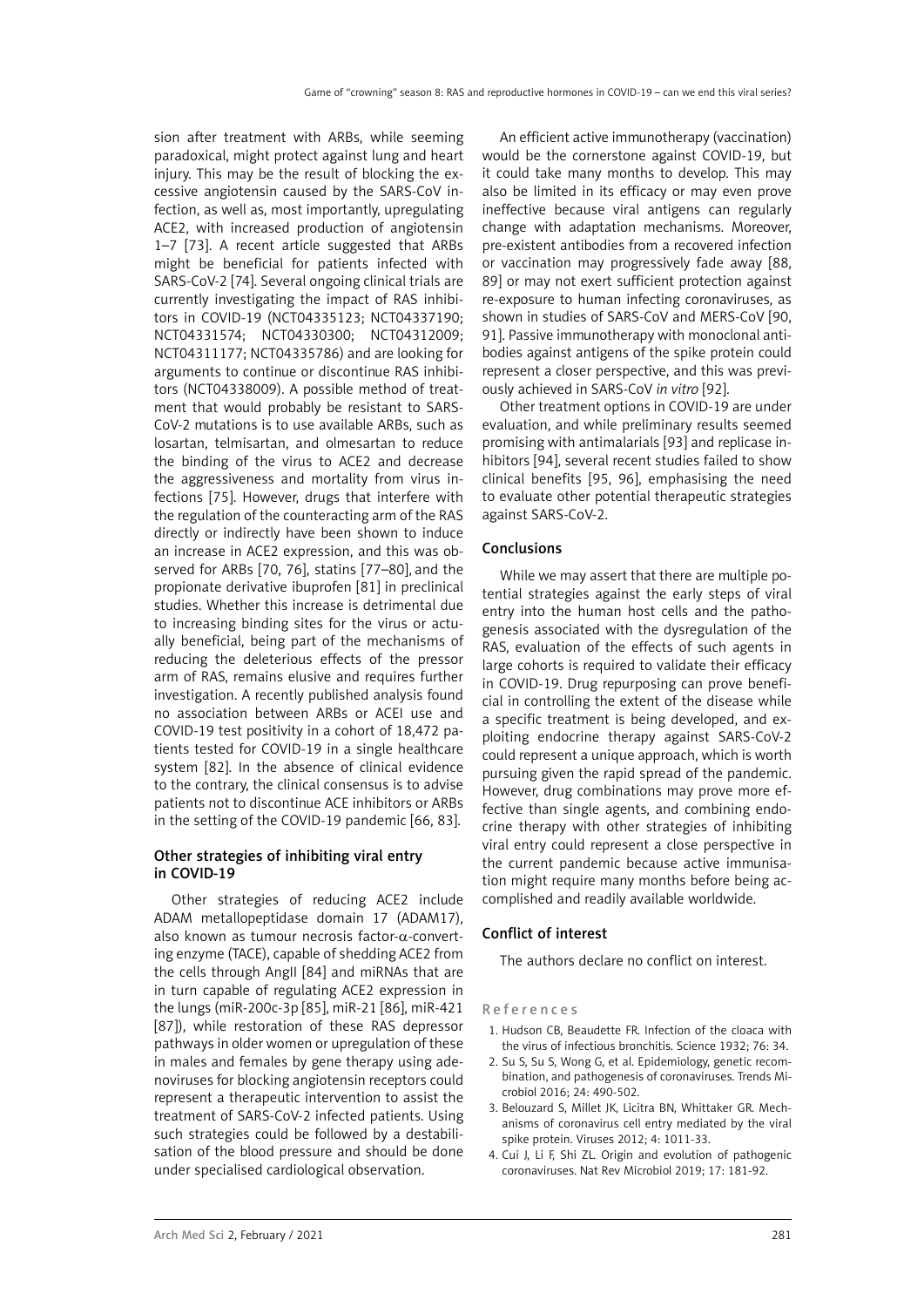- 5. Garoff H, Hewson R, Opstelten DJE. Virus maturation by budding. Microbiol Mol Biol Rev 1998; 62: 1171-90.
- 6. Knoops K, Kikkert M, Worm SH, et al. SARS-coronavirus replication is supported by a reticulovesicular network of modified endoplasmic reticulum. PLoS Biol 2008; 6: 1957-74.
- 7. Paul D. Architecture and biogenesis of plus-strand RNA virus replication factories. World J Virol 2013; 2: 32-48.
- 8. Gagneur A, Sizun J, Vallet S, Legr MC, Picard B, Talbot PJ. Coronavirus-related nosocomial viral respiratory infections in a neonatal and paediatric intensive care unit: a prospective study. J Hosp Infect 2002; 51: 59-64.
- 9. Sizun J, Soupre D, Giroux JD, Legrand MC. Infection respiratoire nosocomiale par le coronavirus dars une unité de réanimation néonatále: évaluation prospective. Arch Pediatr 1995; 2: 1020-1.
- 10. Diao B, Wang C, Tan Y, et al. Reduction and functional exhaustion of t cells in patients with coronavirus disease 2019 (COVID-19). medRxi 2020; doi:10.1101/202 0.02.18.20024364.
- 11. Huang C, Wang Y, Li X, et al. Clinical features of patients infected with 2019 novel coronavirus in Wuhan, China. Lancet 2020; 395: 497-506.
- 12. Jones ES, Vinh A, McCarthy CA, Gaspari TA, Widdop RE. AT2 receptors: functional relevance in cardiovascular disease. Pharmacol Ther 2008; 120: 292-316.
- 13. Caramelo F, Ferreira N, Oliveiros B. Estimation of risk factors for COVID-19 mortality – preliminary results. medRxiv 2020; 19: 2020.02.24.20027268.
- 14. Zhang H, Zhang X, Hou Z, Deng F. RhACE2 playing an important role in inhibiting apoptosis induced by Ang II in HUVECs. Medicine 2019; 98: e15799.
- 15. Channappanavar R, Perlman S. Pathogenic human coronavirus infections: causes and consequences of cytokine storm and immunopathology. Semin Immunopathol 2017; 39: 529-39.
- 16. Coronavirus disease 2019. https://www.who.int/emergencies/diseases/novel-coronavirus-2019.
- 17. Chan JFW, Kok KH, Zhu Z, et al. Genomic characterization of the 2019 novel human-pathogenic coronavirus isolated from a patient with atypical pneumonia after visiting Wuhan. Emerg. Microbes Infect 2020; 9: 221-36.
- 18. Wang C, Horby PW, Hayden FG, Gao GF. A novel coronavirus outbreak of global health concern. Lancet 2020; 395: 470-3.
- 19. WHO statement on cases of COVID-19 surpassing 100 000. https://www.who.int/news-room/detail/07-03- 2020-who-statement-on-cases-of-covid-19-surpassing-100-000.
- 20. WHO Director-General's opening remarks at the media briefing on COVID-19 - 11 March 2020. https://www. who.int/dg/speeches/detail/who-director-general-sopening-remarks-at-the-media-briefing-on-covid-19--- 11-march-2020.
- 21. Coronavirus Update (Live): 2,473,536 Cases and 170,151 Deaths from COVID-19 Virus Pandemic – Worldometer. https://www.worldometers.info/coronavirus/.
- 22. Zhu N, Zhang D, Wang W, et al. A novel coronavirus from patients with pneumonia in China, 2019. N Engl J Med 2020; 382: 727-33.
- 23. Yeager CL, Ashmun RA, Williams RK, et al. Human aminopeptidase N is a receptor for human coronavirus 229E. Nature 1992; 357: 420-2.
- 24. Oudit GY, Crackower MA, Backx PH, Penninger JM. The role of ACE2 in cardiovascular physiology. Trends Cardiovasc Med 2003; 13: 93-101.
- 25. Boehm M, Nabel EG. Angiotensin-converting enzyme 2 – a new cardiac regulator. N Engl J Med 2002; 347: 1795-7.
- 26. Walls AC, Park YJ, Tortorici MA, Wall A, McGuire AT, Veesler D. Structure, function and antigenicity of the SARS-CoV-2 spike glycoprotein. bioRxiv 2020, doi:10.1101/2020.02.19.956581.
- 27. Hilliard LM, Sampson AK, Brown RD, Denton KM. The 'his and hers' of the renin-angiotensin system. Curr Hypertens Rep 2013; 15: 71-9.
- 28. Tipnis SR, Hooper NM, Hyde R, Karran E, Christie G, Turner AJ. A human homolog of angiotensin-converting enzyme: cloning and functional expression as a captopril-insensitive carboxypeptidase. J Biol Chem 2000; 275: 33238-43.
- 29. Donoghue M, Hsieh F, Baronas E, et al. A novel angiotensin-converting enzyme-related carboxypeptidase (ACE2) converts angiotensin I to angiotensin 1-9. Circ Res 2000; 87: E1-9.
- 30. Crackower MA, Sarao R, Oliveira-dos-Santos AJ, Da Costa J, Zhang L. Angiotensin-converting enzyme 2 is an essential regulator of heart function. Nature 2002; 417: 822-8.
- 31. Oudit GY, Penninger JM. Recombinant human angiotensin-converting enzyme 2 as a new renin-angiotensin system peptidase for heart failure therapy. Curr Heart Fail Rep 2011; 8: 176-83.
- 32. Danilczyk U, Sarao R, Remy C, et al. Essential role for collectrin in renal amino acid transport. Nature 2006; 444: 1088-91.
- 33. Gu J, Gong E, Zhang B, et al. Multiple organ infection and the pathogenesis of SARS. J Exp Med 2005; 202: 415-24.
- 34. Ding Y, He L, Zhang Q, et al. Organ distribution of severe acute respiratory syndrome (SARS) associated coronavirus (SARS-CoV) in SARS patients: implications for pathogenesis virus transmission pathways. J Pathol 2004; 203: 622-30.
- 35. Zhao Y, Zhao Z, Wang Y, Zhou Y, Ma Y, Zuo W. Single-cell RNA expression profiling of ACE2, the putative receptor of Wuhan 2019-nCov. bioRxiv 2020; doi:10.1101/2020.01.26.919985.
- 36. Mao L, Jin H, Wang M, et al. Neurologic manifestations of hospitalized patients with coronavirus disease 2019 in Wuhan, China. JAMA Neurol 2020; e201127. doi:10.1001/ jamaneurol.2020.1127.
- 37. Imai Y, Kuba K, Rao S, et al. Angiotensin-converting enzyme 2 protects from severe acute lung failure. Nature 2005; 436: 112-6.
- 38. Wang D, Hu B, Hu C, et al. Clinical characteristics of 138 hospitalized patients with 2019 novel coronavirus-infected pneumonia in Wuhan, China. JAMA 2020; 323: 1061-9.
- 39. Guan WJ, Ni ZY, Hu Y, et al. Clinical characteristics of 2019 novel coronavirus infection in China. N Engl J Med 2020; 382: 1708-20.
- 40. Coronavirus Age, Sex, Demographics (COVID-19) Worldometer. https://www.worldometers.info/coronavirus/ coronavirus-age-sex-demographics/.
- 41. Mompeón A, Mompeón A, Lázaro-Franco M, et al. Estradiol, acting through ERalpha, induces endothelial non-classic renin-angiotensin system increasing angiotensin 1–7 production. Mol Cell Endocrinol 2016; 422: 1-8.
- 42. Pingili AK, Jennings BL, Mukherjee K, Akroush W, Gonzalez FJ, Malik KU. 6beta-Hydroxytestosterone, a metabolite of testosterone generated by CYP1B1, contributes to vascular changes in angiotensin II-induced hypertension in male mice. Biol Sex Differ 2020; 11: 4.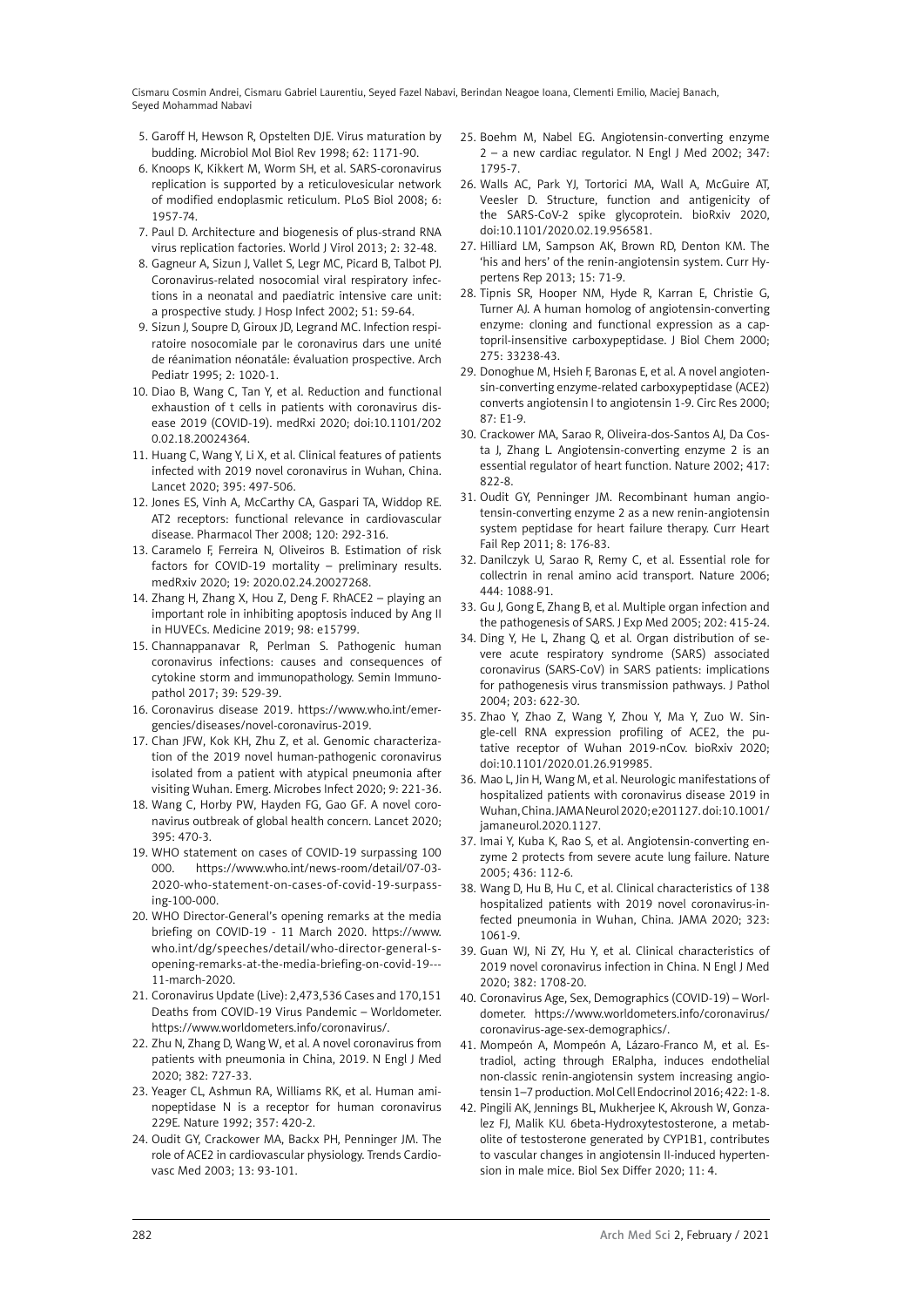- 43. Rosenfield RL, Ehrmann DA. The pathogenesis of polycystic ovary syndrome (PCOS): the hypothesis of PCOS as functional ovarian hyperandrogenism revisited. Endocrine Rev 2016; 37: 467-520.
- 44. Kang AK, Miller JA. Effects of gender on the renin-angiotensin system, blood pressure, and renal function. Curr Hypertens Rep 2002; 4: 143-51.
- 45. Sandberg K, Ji H. Why can't a woman be more like a man? Is the angiotensin type 2 receptor to blame or to thank? Hypertension 2008; 52: 615-7.
- 46. Pilote L, Dasgupta K, Guru V, et al. A comprehensive view of sex-specific issues related to cardiovascular disease. CMAJ 2007; 176: S1-44.
- 47. Schunkert H, Danser AH, Hense HW, Derkx FH, Kürzinger S, Riegger GA. Effects of estrogen replacement therapy on the renin-angiotensin system in postmenopausal women. Circulation 1997; 95: 39-45.
- 48. Reckelhoff JF. Sex and sex steroids in cardiovascular-renal physiology and pathophysiology. Gend Med 2008; 5: S1-2.
- 49. Milsted A, Underwood AC, Dunmire J, et al. Regulation of multiple renin-angiotensin system genes by Sry. J Hypertens 2010; 28: 59-64.
- 50. Ambali AG, Jones RC. The effects of three reproductive hormones and cortisone on the replication of avian infectious bronchitis virus in vitro. Rev Roum Virol 1990; 41: 151-6.
- 51. Nii T, Isobe N, Yoshimura Y. The effect of estrogen on the early cytotoxic response to IB virus infection in hen oviduct. Vet Immunol Immunopathol 2015; 164: 56-66.
- 52. Dyall J, Coleman CM, Hart BJ, et al. Repurposing of clinically developed drugs for treatment of Middle East respiratory syndrome coronavirus infection. Antimicrob Agents Chemother 2014; 58: 4885-93.
- 53. Channappanavar R, Fett C, Mack M, Ten Eyck PP, Meyerholz DK, Perlman S. Sex-based differences in susceptibility to severe acute respiratory syndrome coronavirus infection. J Immunol 2017; 198: 4046-53.
- 54. Ko CJ, Huang CC, Lin HY, et al. Androgen-induced TMPRSS2 activates matriptase and promotes extracellular matrix degradation, prostate cancer cell invasion, tumor growth, and metastasis. Cancer Res 2015; 75: 2949-60.
- 55. Coutard B, Valle C, de Lamballerie X, Canard B, Seidah NG, Decroly E. The spike glycoprotein of the new coronavirus 2019-nCoV contains a furin-like cleavage site absent in CoV of the same clade. Antiviral Res 2020; 176: 104742.
- 56. Habtemariam S, Nabavi SF, Ghavami S, Cismaru CA, Berindan-Neagoe I, Nabavi SM. Possible use of the mucolytic drug, bromhexine hydrochloride, as a prophylactic agent against SARS-CoV-2 infection based on its action on the Transmembrane serine protease 2. Pharmacol Res 2020; 157: 104853.
- 57. Habtemariam S, Nabavi SF, Berindan-Neagoe I, et al. Should we try the antiinflammatory natural product, celastrol, for COVID-19? Phyther Res 2020; doi:10.1002/ ptr.6711.
- 58. Nabavi SF, Habtemariam S, Clementi E, et al. Lessons learned from SARS-CoV and MERS-CoV: FDA-approved Abelson tyrosine-protein kinase 2 inhibitors may help us combat SARS-CoV-2. Arch Med Sci 2020; 16: 519-21.
- 59. Mikkonen L, Pihlajamaa P, Sahu B, Zhang FP, Jänne OA. Androgen receptor and androgen-dependent gene expression in lung Androgen recep-tor and androgen-dependent gene expression in lung. Mol Cell Endocrinol 2010; 317: 14-24.
- 60. Baena E, Shao Z, Linn DE, et al. ETV1 directs androgen metabolism and confers aggressive prostate cancer in targeted mice and patients. Genes Dev 2013; 27: 683-98.
- 61. Taneja V. Sex hormones determine immune response. Front Immunol 2018; 9: 1931.
- 62. Duga S, Asselta R, Lazzeri M, et al. Impact of anti-androgenic therapies on COVID-19: an observational study in male population from a COVID-19 regional centre of Lombardy (Italy). medRxiv 2020, doi:10.1101/2020.04. 20.20068056.
- 63. Patel VB, Lezutekong JN, Chen X, Oudit GY. Recombinant human ACE2 and the angiotensin 1-7 axis as potential new therapies for heart failure. Can J Cardiol 2017; 33: 943-6.
- 64. Turner AJ, Tipnis SR, Guy JL, Rice GI, Hooper NM. ACEH/ ACE2 is a novel mammalian metallocarboxypeptidase and a homologue of angiotensin-converting enzyme insensitive to ACE inhibitors. Can J Physiol Pharmacol 2002; 80: 346-53.
- 65. Esler M, Esler D. Can angiotensin receptor-blocking drugs perhaps be harmful in the COVID-19 pandemic? J Hypertens 2020; 38: 781-2.
- 66. Danser AHJ, Epstein M, Batlle D. Renin-angiotensin system blockers and the COVID-19 pandemic: at present there is no evidence to abandon renin-angiotensin system blockers. Hypertens 2020; 75: 1382-5.
- 67. Vaduganathan M, Vardeny O, Michel T, McMurray JJV, Pfeffer MA, Solomon SD. Renin–angiotensin–aldosterone system inhibitors in patients with Covid-19. N Engl J Med 2020; 382: 1653-9.
- 68. Keidar S, Gamliel-Lazarovich A, Kaplan M, et al. Mineralocorticoid receptor blocker increases angiotensin-converting enzyme 2 activity in congestive heart failure patients. Circ Res 2005; 97: 946-53.
- 69. Zhong JC, Ye JY, Jin HY, et al. Telmisartan attenuates aortic hypertrophy in hypertensive rats by the modulation of ACE2 and profilin-1 expression. Regul Pept 2011; 166: 90-7.
- 70. Ishiyama Y, Gallagher PE, Averill DB, Tallant EA, Brosnihan KB, Ferrario CM. Upregulation of angiotensin-converting enzyme 2 after myocardial infarction by blockade of angiotensin II receptors. Hypertension 2004; 43: 970-6.
- 71. Klimas J, Olvedy M, Ochodnicka-Mackovicova K, et al. Perinatally administered losartan augments renal ACE2 expression but not cardiac or renal Mas receptor in spontaneously hypertensive rats. J Cell Mol Med 2015; 19: 1965-74.
- 72. Furuhashi M, Moniwa N, Mita T, et al. Urinary angiotensin-converting enzyme 2 in hypertensive patients may be increased by olmesartan, an angiotensin II receptor blocker. Am J Hypertens 2015; 28: 15-21.
- 73. Patel VB, Zhong JC, Grant MB, Oudit GY. Role of the ACE2/angiotensin 1-7 axis of the renin-angiotensin system in heart failure. Circ Res 2016; 118: 1313-26.
- 74. Sun ML, Yang JM, Sun YP, Su GH. Inhibitors of RAS might be a good choice for the therapy of COVID-19 pneumonia. Zhonghua Jie He He Hu Xi Za Zhi 2020; 43: 219-22.
- 75. Zheng YY, Ma YT, Zhang JY, Xie X. COVID-19 and the cardiovascular system. Nat Rev Cardiol 2020; 17: 259-60.
- 76. Jessup JW, Gallagher PE, Averill DB, et al. Effect of angiotensin II blockade on a new congenic model of hypertension derived from transgenic Ren-2 rats. Am J Physiol Hear Circ Physiol 2006; 291: H2166-72.
- 77. Li YH, Wang QX, Zhou JW, et al. Effects of rosuvastatin on expression of angiotensin-converting enzyme 2 after